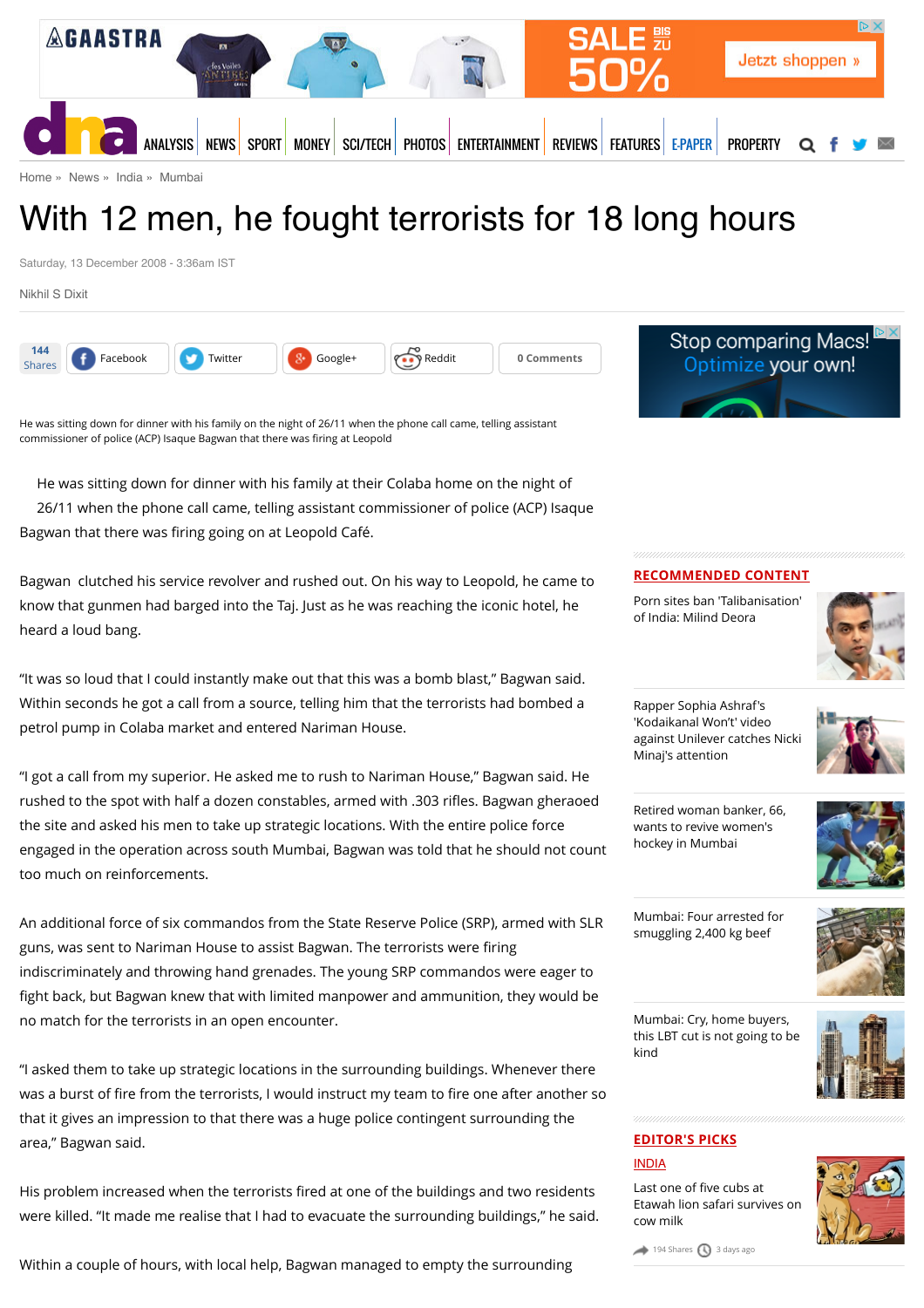buildings. "While this was on, the nanny of baby Moshe came rushing out with him in her arms. I arranged for a police vehicle to take them to a safe location," Bagwan said. Bagwan knew that he had to hold on for as long as possible. "We had decided that we would not let any of the terrorists to leave the building till the NSG comes in," he said. Eighteen hours elapsed before the NSG took charge of Nariman House. Police commissioner Hasan Gafoor said, "It was fantastic work by Bagwan. I am extremely proud to be the captain of a force which is so brave."

A crackshot too: Isaque Bagwan also has the dis-tinction of being part of the team involved in the first ever encounter by Mumbai Police. He was instrumental in killing dreaded gangster Manya Surve in a gunbattle in Wadala in 1983.

#### [SCI/TECH](http://www.dnaindia.com/scitech)

[What the world of gaming](http://www.dnaindia.com/scitech/report-immersion-is-the-name-of-the-game-2109432) holds in store for 2025

 $\rightarrow$  [119 Shares](http://www.dnaindia.com/mumbai/report-with-12-men-he-fought-terrorists-for-18-long-hours-1213565#)  $\bigcirc$  [4 days ago](http://www.dnaindia.com/mumbai/report-with-12-men-he-fought-terrorists-for-18-long-hours-1213565#)

#### **[SCI/TECH](http://www.dnaindia.com/scitech)**

Yureka Plus and Yuphoria fl[ash sales today on Amazon](http://www.dnaindia.com/scitech/report-yureka-plus-and-yuphoria-flash-sales-today-on-amazon-india-2109499) India



 $\rightarrow$  [16 Shares](http://www.dnaindia.com/mumbai/report-with-12-men-he-fought-terrorists-for-18-long-hours-1213565#)  $\bigcirc$  [5 days ago](http://www.dnaindia.com/mumbai/report-with-12-men-he-fought-terrorists-for-18-long-hours-1213565#)

#### [ANALYSIS](http://www.dnaindia.com/analysis)

[The grim reality: Politics](http://www.dnaindia.com/analysis/editorial-the-grim-reality-politics-behind-yakub-memon-s-hanging-2109659) behind Yakub Memon's hanging

 $22$  Shares  $\bigcirc$  [4 days ago](http://www.dnaindia.com/mumbai/report-with-12-men-he-fought-terrorists-for-18-long-hours-1213565#)

#### [ANALYSIS](http://www.dnaindia.com/analysis)

[Why India needs to be worried](http://www.dnaindia.com/analysis/editorial-dnaedit-population-bomb-2109662) about its ticking population bomb



 $371$  Shares  $\bigcirc$  [4 days ago](http://www.dnaindia.com/mumbai/report-with-12-men-he-fought-terrorists-for-18-long-hours-1213565#)



#### [Jump to comments](http://www.dnaindia.com/mumbai/report-with-12-men-he-fought-terrorists-for-18-long-hours-1213565#comments)

#### **FROM AROUND THE WEB**



**[U.S. Extends Investigation of](http://www.nytimes.com/2015/07/29/business/us-extends-bank-breach-investigation.html?WT.mc_id=2015-AUGUST-OTB-INTL_AUD_DEV-0801-0831&WT.mc_ev=click&ad-keywords=IntlAudDev) JPMorgan Chase Hacking** New York Times



**[The DuBose Family: Grieving, but](http://www.nytimes.com/2015/07/31/opinion/charles-blow-the-dubose-family-grieving-but-determined.html?WT.mc_id=2015-AUGUST-OTB-INTL_AUD_DEV-0801-0831&WT.mc_ev=click&ad-keywords=IntlAudDev) Determined** The New York Times



**[Father, Apartheid Trailblazer and](http://kristof.blogs.nytimes.com/2015/07/30/my-father-apartheid-trailblazer-and-domestic-abuser/?WT.mc_id=2015-AUGUST-OTB-INTL_AUD_DEV-0801-0831&WT.mc_ev=click&ad-keywords=IntlAudDev) Domestic Abuser** New York Times



**[What's Wrong With All Those](http://www.ozy.com/acumen/whats-wrong-with-all-those-little-newborns/40384?utm_source=Outbrain&utm_medium=CPC&utm_campaign=INTL%20-%20All%20Clicks%20ALL%20Devices) Little Newborns?** OZY



**[History's Most Sadistic Serial](http://www.ozy.com/flashback/historys-most-sadistic-serial-killer/40585?utm_source=Outbrain&utm_medium=CPC&utm_campaign=INTL%20-%20All%20Clicks%20ALL%20Devices) Killer**  $OZ$ 



**[Top Six American Cars Worth](http://fryerschat.com/top-six-american-cars-worth-buying-now/) Buying Now** Cars & Sport Talks



[Maharashtra: Three-storey building collapses in](http://www.dnaindia.com/mumbai/report-maharashtra-three-storey-building-collapses-in-thane-11-dead-several-feared-trapped-2110890) Thane; 11 dead, several feared trapped [7 Shares](http://www.dnaindia.com/mumbai/report-with-12-men-he-fought-terrorists-for-18-long-hours-1213565#) 1[9 hours ago](http://www.dnaindia.com/mumbai/report-with-12-men-he-fought-terrorists-for-18-long-hours-1213565#)

[Maharashtra government to build expressway](http://www.dnaindia.com/mumbai/report-maharashtra-government-to-build-expressway-between-mumbai-and-nashik-2109935) between Mumbai and Nashik  $\bullet$  [80 Shares](http://www.dnaindia.com/mumbai/report-with-12-men-he-fought-terrorists-for-18-long-hours-1213565#)  $\bigcirc$  [3 days ago](http://www.dnaindia.com/mumbai/report-with-12-men-he-fought-terrorists-for-18-long-hours-1213565#)

[Vistara rolls out mobile phone boarding pass](http://www.dnaindia.com/mumbai/report-vistara-rolls-out-mobile-phone-boarding-pass-facility-other-airlines-to-follow-soon-2109930) facility, other airlines to follow soon [235 Shares](http://www.dnaindia.com/mumbai/report-with-12-men-he-fought-terrorists-for-18-long-hours-1213565#) [3 days ago](http://www.dnaindia.com/mumbai/report-with-12-men-he-fought-terrorists-for-18-long-hours-1213565#)

[10 cities from Maharashtra to be developed as](http://www.dnaindia.com/mumbai/report-10-cities-from-maharashtra-to-be-developed-as-smart-cities-2109979) smart cities [7 Shares](http://www.dnaindia.com/mumbai/report-with-12-men-he-fought-terrorists-for-18-long-hours-1213565#) [3 days ago](http://www.dnaindia.com/mumbai/report-with-12-men-he-fought-terrorists-for-18-long-hours-1213565#)

[First ever successful heart transplant](http://www.dnaindia.com/mumbai/report-first-ever-successful-heart-transplant-conducted-in-mumbai-thanks-to-efforts-of-police-2110832) conducted in Mumbai thanks to efforts of police  $1,011$  Shares  $\bigodot$  [20 hours ago](http://www.dnaindia.com/mumbai/report-with-12-men-he-fought-terrorists-for-18-long-hours-1213565#)

#### **TOP STORIES FROM CITIES**

[Now citizens can complain about upkeep of](http://www.dnaindia.com/delhi/report-now-citizens-can-complain-about-upkeep-of-dda-parks-online-2110992) DDA parks online

[25 lakh children with special needs enrolled in](http://www.dnaindia.com/delhi/report-25-lakh-children-with-special-needs-enrolled-in-schools-govt-2110985) schools: Govt

Khandala ghat section of Mumbai-Pune [Expressway to be closed between 12- 4 pm till](http://www.dnaindia.com/mumbai/report-khandala-ghat-section-of-mumbai-pune-expressway-to-be-closed-from-12-4-pm-till-aug-10-2110914)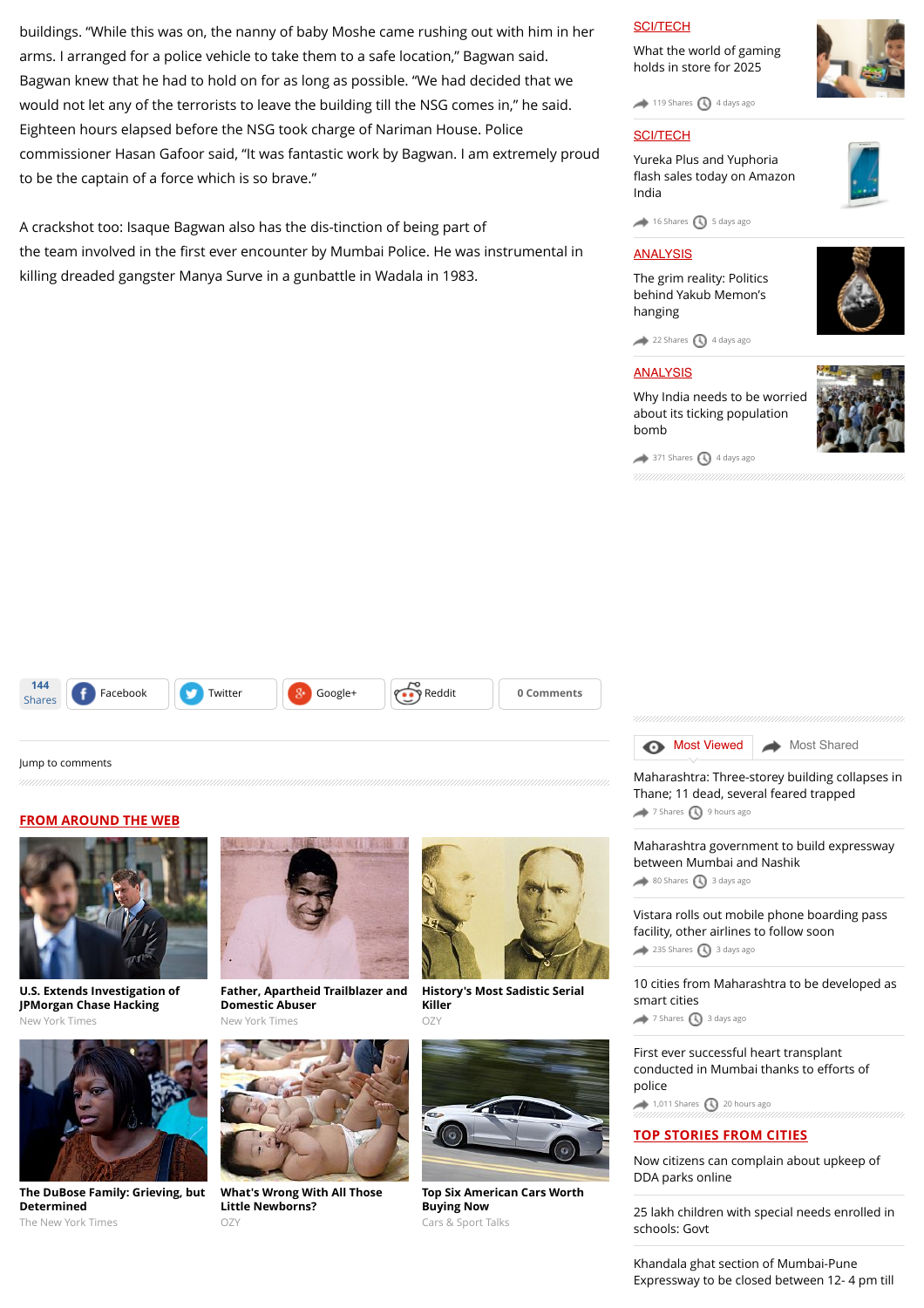

**[Welcome to Europe's Jihadi](http://www.ozy.com/fast-forward/welcome-to-europes-jihadi-corridor/60342?utm_source=Outbrain&utm_medium=CPC&utm_campaign=INTL%20-%20All%20Clicks%20ALL%20Devices) Corridor** OZY



**First photograph of James [Connolly taken before his 1916](http://www.irishcentral.com/roots/history/First-photograph-of-James-Connolly-taken-before-his-1916-execution-is-published.html) execution is published** IrishCentral



**[The Next Fire](http://www.prison-diaries.com/recidivism/the-next-fire)** Prison Diaries

mmended hy Outbrain

# **ALSO READ**



**[Drunken driving: Cops oppose](http://www.dnaindia.com/mumbai/report-drunken-driving-cops-oppose-bail-plea-of-janhavi-gadkar-accused-of-mowing-down-2-2110873) bail plea of Janhavi Gadkar, accused of mowing down 2**



**[Suspend obstructing members](http://www.dnaindia.com/mumbai/report-suspend-obstructing-members-till-end-of-parliament-session-says-ramdas-athawale-2110708) till end of Parliament session, says Ramdas Athawale**



**[Maharashtra requests Sachin](http://www.dnaindia.com/mumbai/report-maharashtra-requests-sachin-tendulkar-and-amitabh-bachchan-to-help-save-tigers-2110838) Tendulkar and Amitabh Bachchan to help save tigers**



**Mumbai University Vice [Chancellor Sanjay Deshmukh](http://www.dnaindia.com/mumbai/report-mumbai-university-vice-chancellor-sanjay-deshmukh-moots-proposal-for-appointment-of-four-pro-vcs-2110578) moots proposal for appointment of four pro-VCs**

#### **[MORE STORIES](http://www.dnaindia.com/mumbai)**



**First ever successful heart transplant conducted in [Mumbai thanks to efforts of](http://www.dnaindia.com/mumbai/report-first-ever-successful-heart-transplant-conducted-in-mumbai-thanks-to-efforts-of-police-2110832) police**



**[Retired woman banker, 66,](http://www.dnaindia.com/mumbai/report-retired-woman-banker-66-wants-to-revive-women-s-hockey-in-mumbai-2110524) wants to revive women's hockey in Mumbai**

[Gandhi on Centre's U-turn on land bill](http://www.dnaindia.com/india/report-govt-shouted-threatened-and-ran-off-says-rahul-gandhi-on-centre-s-u-turn-on-land-bill-2111026)

[BCCI needs to be accountable and transparent:](http://www.dnaindia.com/sport/report-bcci-needs-to-be-accountable-and-transparent-sports-minister-sarbananda-sonowal-2111038) Sports Minister Sarbananda Sonowal

[Rafael Benitez insists Gareth Bale, Karim](http://www.dnaindia.com/sport/report-rafael-benitez-insists-gareth-bale-karim-benzema-will-stay-at-real-madrid-2110989) Benzema will stay at Real Madrid

[Ashes 2015: Peter Nevill dismisses talk of](http://www.dnaindia.com/sport/report-ashes-2015-peter-nevill-dismisses-talk-of-aussie-dressing-room-disharmony-2110984) Aussie dressing-room disharmony

[Rio Ferdinand advises Everton's John Stones to](http://www.dnaindia.com/sport/report-rio-ferdinand-advises-everton-s-john-stones-to-choose-manchester-united-over-chelsea-2110968) choose Manchester United over Chelsea

#### **TRENDING TOPICS**

| Gurdaspur attack                              | Sreesanth            |             |
|-----------------------------------------------|----------------------|-------------|
| Film and Television Institute of India (FTII) |                      |             |
| Salman Khan                                   | one plus 2           | Yakub Memon |
| Aam Admi Party                                | APJ Abdul Kalam      |             |
| Bajrangi Bhaijaan                             | <b>Bahubali</b>      |             |
| Priyanka Chopra                               | <b>Bank of India</b> | micromax    |
| Masaan                                        |                      |             |

#### **LATEST VIDEOS**



**[Watch: Orangutan kisses](http://www.dnaindia.com/world/video-watch-orangutan-kisses-pregnant-woman-s-belly-2109068) pregnant woman's belly**



**[11 lion cubs born in Gir Forest](http://www.dnaindia.com/india/video-11-lion-cubs-born-in-gir-forest-2105493) Canadian groom surprises his**



**[Indian bride by singing 'Tum Hi](http://www.dnaindia.com/world/video-canadian-groom-surprises-his-indian-bride-by-singing-tum-hi-ho-2104831) Ho'**

Mumbai Metro services disrupted during peak [hours; Andheri, Ghatkopar stations packed with](http://www.dnaindia.com/mumbai/report-mumbai-metro-services-disrupted-during-peak-hours-andheri-ghatkopar-stations-packed-with-passengers-2110918) passengers

[Delhi woman stabbed to death: Family yet to](http://www.dnaindia.com/delhi/report-delhi-woman-stabbed-to-death-family-yet-to-receive-compensation-promised-by-kejriwal-2110904) receive compensation promised by Kejriwal

#### **ACROSS DNA NEWS**

[Sonia Gandhi and Rahul Gandhi lead Congress](http://www.dnaindia.com/india/report-sonia-gandhi-and-rahul-gandhi-lead-congress-protest-against-mps-suspension-2111039) protest against MPs' suspension

[Special Delhi Assembly session a 'big joke' on](http://www.dnaindia.com/india/report-special-delhi-assembly-session-a-big-joke-on-women-congress-2111040) women: Congress

[Somnath Bharti cares for only 'beautiful](http://www.dnaindia.com/india/report-somnath-bharti-cares-for-only-beautiful-women-says-his-wife-lipika-mitra-2111045) women', says his wife Lipika Mitra

[Deve Gowda compliments PM Narendra Modi](http://www.dnaindia.com/india/report-deve-gowda-compliments-pm-narendra-modi-on-nagaland-peace-accord-2111025) on Nagaland peace accord

Govt shouted, threatened and ran off: Rahul

### **SPORTS NEWS**